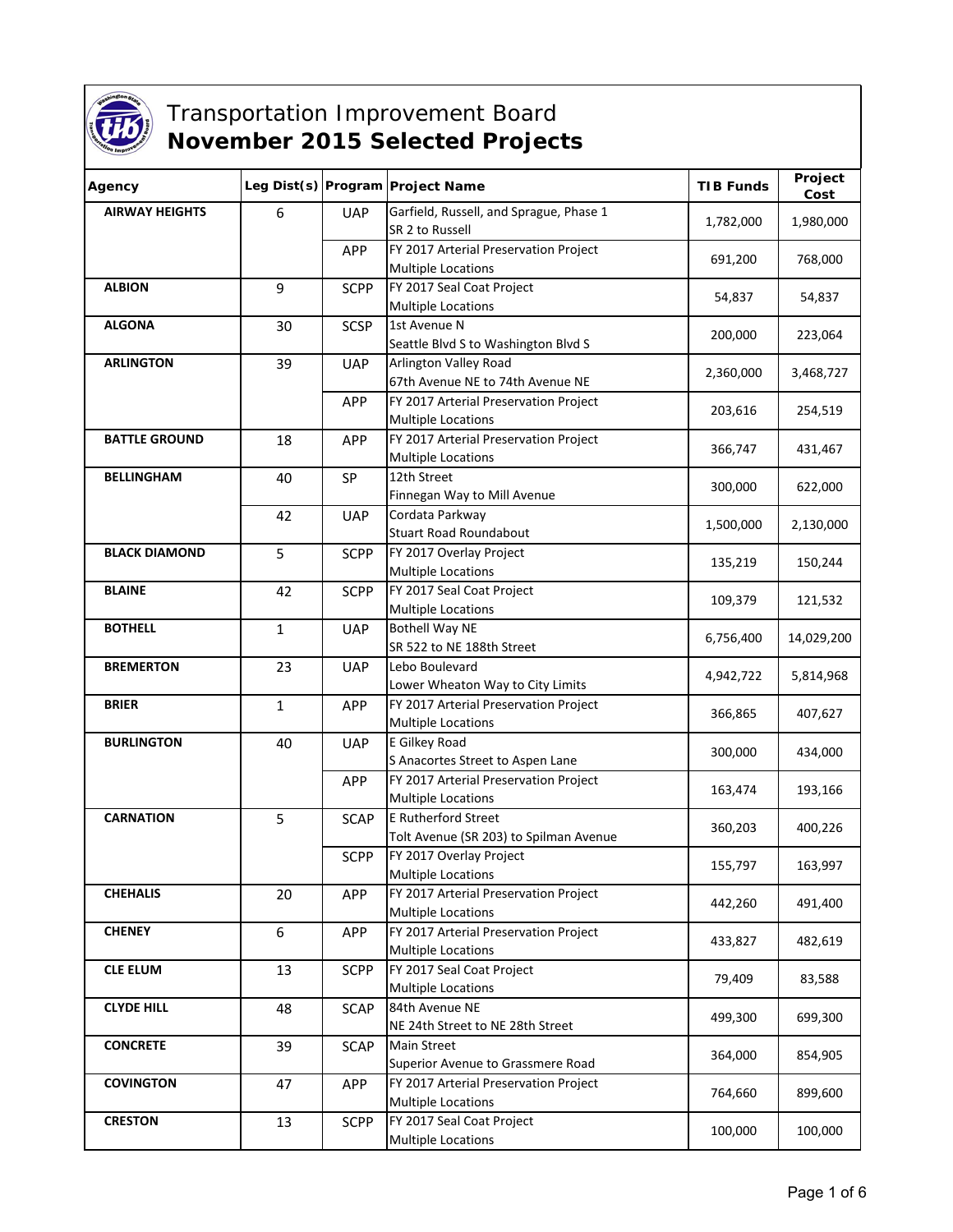| Agency                |    |             | Leg Dist(s) Program Project Name                                                                         | <b>TIB Funds</b> | Project<br>Cost |
|-----------------------|----|-------------|----------------------------------------------------------------------------------------------------------|------------------|-----------------|
| <b>DARRINGTON</b>     | 39 | <b>SCAP</b> | Sauk Avenue<br>Fir Street to 300' north of Timber Street                                                 | 446,490          | 496,100         |
|                       |    | <b>SCSP</b> | Seeman Street (SR 530)<br>Sauk Avenue to Mountain Loop Highway                                           | 268,380          | 298,200         |
| <b>DAYTON</b>         | 16 | <b>SCAP</b> | S 1st Street<br>Main Street (SR 12) to E Oak Street                                                      | 804,600          | 894,000         |
|                       |    | <b>SCPP</b> | FY 2017 Overlay Project<br><b>Multiple Locations</b>                                                     | 262,260          | 282,000         |
| <b>DES MOINES</b>     | 30 | SP          | Redondo Beach Drive S<br>S 283rd Street to Shore Drive S                                                 | 360,000          | 4,142,425       |
| <b>DUPONT</b>         | 28 | <b>APP</b>  | FY 2017 Arterial Preservation Project<br><b>Multiple Locations</b>                                       | 495,040          | 582,400         |
| <b>DUVALL</b>         | 45 | <b>UAP</b>  | SR 203<br>Big Rock Road to NE 145th Street                                                               | 1,500,000        | 4,303,678       |
| <b>EAST WENATCHEE</b> | 12 | <b>UAP</b>  | <b>Highline Drive</b><br>Grant Road to 3rd Street SE                                                     | 1,891,566        | 2,101,740       |
|                       |    | <b>APP</b>  | FY 2017 Arterial Preservation Project<br><b>Multiple Locations</b>                                       | 569,250          | 632,500         |
| <b>EDMONDS</b>        | 32 | SP          | 238th Street SW<br>SR 99 to SR 104                                                                       | 372,300          | 491,000         |
| <b>ELLENSBURG</b>     | 13 | <b>UAP</b>  | Vantage Highway<br>Pfenning Road Intersection                                                            | 562,250          | 865,000         |
|                       |    | APP         | FY 2017 Arterial Preservation Project<br><b>Multiple Locations</b>                                       | 300,000          | 400,000         |
| <b>ENUMCLAW</b>       | 31 | APP         | FY 2017 Arterial Preservation Project<br><b>Multiple Locations</b>                                       | 452,680          | 502,978         |
| <b>EPHRATA</b>        | 13 | <b>APP</b>  | FY 2017 Arterial Preservation Project<br><b>Multiple Locations</b>                                       | 229,050          | 254,500         |
| <b>EVERETT</b>        | 38 | <b>UAP</b>  | <b>Rucker Avenue</b><br>Pacific Avenue to Everett Avenue (SR 529)                                        | 4,103,982        | 7,629,502       |
| <b>FAIRFIELD</b>      | 9  | <b>SCPP</b> | FY 2017 Overlay Project<br><b>Multiple Locations</b>                                                     | 145,831          | 145,831         |
| <b>FEDERAL WAY</b>    | 30 | <b>UAP</b>  | Pacific Highway S (SR 99)<br>S 340th Street to S 359th Street                                            | 6,000,000        | 24,520,000      |
| <b>FERNDALE</b>       | 42 | <b>UAP</b>  | Washington Street<br>Vista Drive to Main Street                                                          | 733,933          | 1,866,000       |
|                       |    | <b>APP</b>  | FY 2017 Arterial Preservation Project<br><b>Multiple Locations</b>                                       | 680,700          | 801,000         |
| <b>FIRCREST</b>       | 28 | SP          | <b>Emerson Street</b><br>Alameda Avenue to S Orchard Street                                              | 575,252          | 719,066         |
| <b>FORKS</b>          | 24 | <b>SCSP</b> | A, B, and C Streets SE, and Spartan Avenue<br>Forks Avenue to Spartan Avenue and A Street to C<br>Street | 371,142          | 390,676         |
| <b>FRIDAY HARBOR</b>  | 40 | <b>SCSP</b> | Park Street and Reed Street<br>Park Street at Price Street and Reed Street at Rhone<br>Street            | 190,359          | 243,100         |
| <b>GIG HARBOR</b>     | 26 | <b>UAP</b>  | Harbor Hill Drive<br>Burnham Drive to Sentinel Drive                                                     | 8,000,000        | 11,475,000      |
| <b>GOLDENDALE</b>     | 14 | <b>SCAP</b> | W Allyn, W Burgen, W Collins, S Grant, S Golden<br>W Court, W Darland, S Klickitat, S Columbus           | 504,699          | 2,330,932       |
| <b>GRANDVIEW</b>      | 15 | <b>APP</b>  | FY 2017 Arterial Preservation Project<br>Multiple Locations                                              | 406,341          | 451,490         |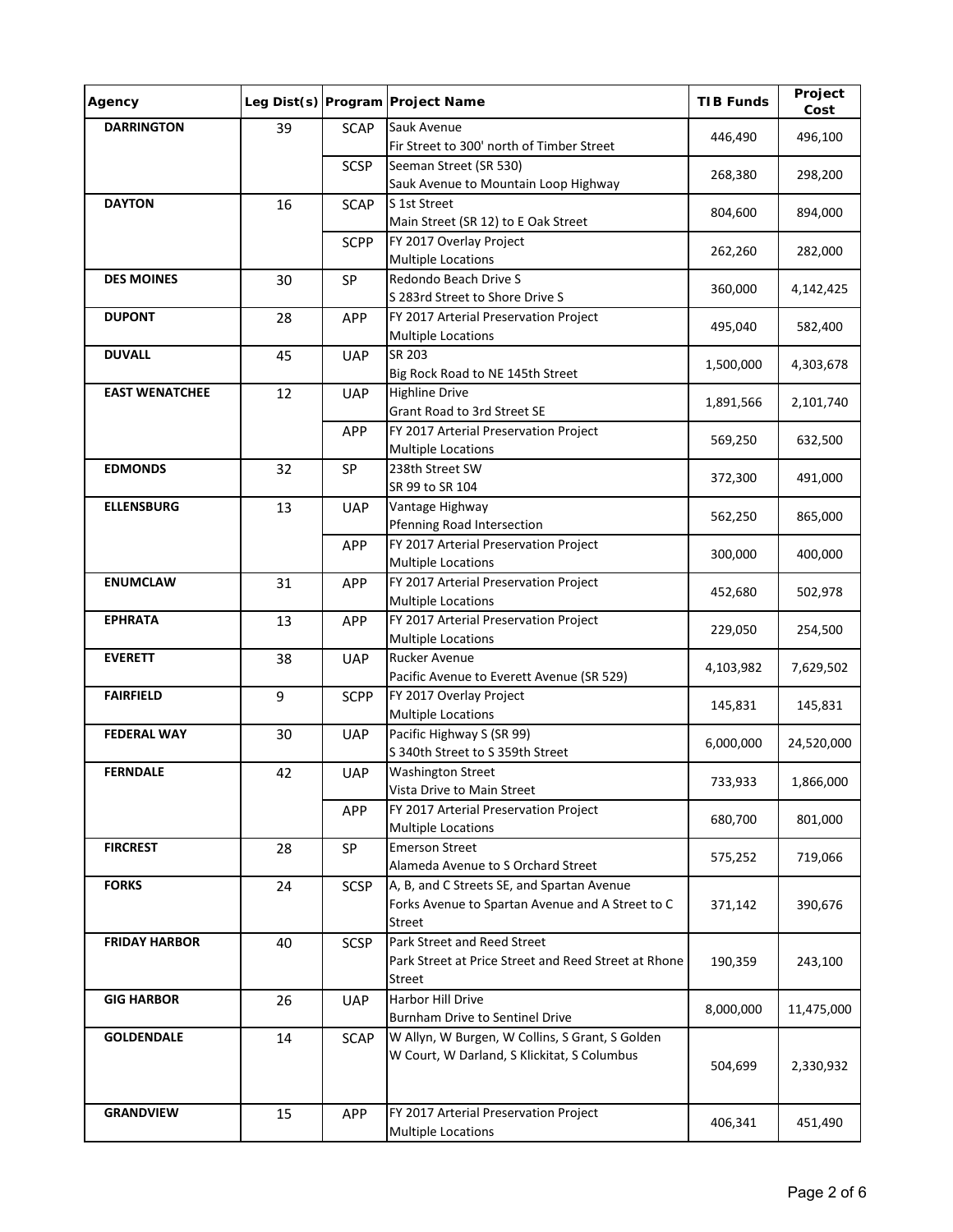| Agency                   |                |             | Leg Dist(s) Program Project Name                                   | <b>TIB Funds</b> | Project<br>Cost |
|--------------------------|----------------|-------------|--------------------------------------------------------------------|------------------|-----------------|
| <b>GRANGER</b>           | 15             | <b>SCPP</b> | FY 2017 Overlay Project<br><b>Multiple Locations</b>               | 284,885          | 284,885         |
| <b>GRANITE FALLS</b>     | 39             | <b>SCPP</b> | FY 2017 Overlay Project<br><b>Multiple Locations</b>               | 233,539          | 245,830         |
| <b>HARRAH</b>            | 14             | <b>SCSP</b> | Harrah Road<br>Branch Road to N School Parking Lot                 | 208,610          | 253,635         |
| <b>HARRINGTON</b>        | 13             | <b>SCAP</b> | <b>Second Street</b><br>Adams Street to Sherlock Street            | 645,000          | 675,000         |
|                          |                | <b>SCPP</b> | FY 2017 Seal Coat Project<br><b>Multiple Locations</b>             | 18,025           | 18,025          |
| <b>IONE</b>              | $\overline{7}$ | <b>SCPP</b> | FY 2017 Seal Coat Project<br>Multiple Locations                    | 192,611          | 192,611         |
| <b>KIRKLAND</b>          | 45             | <b>UAP</b>  | 124th Avenue NE<br>NE 116th Street Intersection                    | 790,000          | 1,126,770       |
| <b>KITTITAS</b>          | 13             | <b>SCPP</b> | FY 2017 Overlay Project<br><b>Multiple Locations</b>               | 129,000          | 129,000         |
| <b>LA CENTER</b>         | 18             | <b>SCAP</b> | Pacific Highway<br>4th Street Roundabout                           | 680,930          | 1,730,330       |
| <b>LACEY</b>             | 22             | <b>UAP</b>  | Marvin Road NE<br>Britton Parkway NE to 30th Avenue NE             | 2,302,131        | 4,086,885       |
| <b>LAKE STEVENS</b>      | 44             | SP          | N Lakeshore Drive<br>Main Street to 20th Street                    | 255,626          | 340,834         |
| <b>LAKEWOOD</b>          | 29             | SP          | Gravelly Lake Drive<br>59th Avenue SW to Steilacoom Boulevard      | 320,000          | 400,000         |
| <b>LEAVENWORTH</b>       | 12             | <b>SCPP</b> | FY 2017 Overlay Project<br><b>Multiple Locations</b>               | 477,000          | 502,300         |
| <b>LIBERTY LAKE</b>      | $\overline{4}$ | <b>UAP</b>  | <b>Mission Road</b><br>Molter Road Intersection                    | 560,000          | 732,000         |
| <b>LONG BEACH</b>        | 19             | <b>SCPP</b> | FY 2017 Overlay Project<br><b>Multiple Locations</b>               | 181,562          | 191,119         |
| <b>LYNDEN</b>            | 42             | SP          | 17th Street<br>Kok Road to Front Street                            | 234,700          | 295,400         |
| <b>LYNNWOOD</b>          | 32             | <b>UAP</b>  | 196th Street SW (SR 524)<br>48th Avenue W to 36th Avenue W         | 5,000,000        | 23,535,920      |
| <b>MABTON</b>            | 15             | <b>SCPP</b> | FY 2017 Overlay Project<br><b>Multiple Locations</b>               | 309,600          | 344,000         |
| <b>MANSFIELD</b>         | 12             | <b>SCPP</b> | FY 2017 Overlay Project<br><b>Multiple Locations</b>               | 78,600           | 78,600          |
| <b>MAPLE VALLEY</b>      | 5              | <b>UAP</b>  | 216th Avenue SE<br>SE 272nd Street (SR 516) to BNSF Railroad       | 1,614,888        | 2,486,044       |
| <b>MATTAWA</b>           | 13             | <b>SCPP</b> | FY 2017 Overlay Project<br><b>Multiple Locations</b>               | 513,700          | 513,700         |
| <b>MEDICAL LAKE</b>      | 6              | <b>SCPP</b> | FY 2017 Overlay Project<br><b>Multiple Locations</b>               | 214,873          | 226,182         |
| <b>MEDINA</b>            | 48             | <b>SCSP</b> | Evergreen Point Road<br>Overlake Drive W to Medina City Hall       | 63,818           | 70,909          |
|                          |                | <b>SCPP</b> | FY 2017 Overlay Project<br><b>Multiple Locations</b>               | 119,900          | 150,375         |
| <b>MILLWOOD</b>          | $\overline{4}$ | <b>SCSP</b> | Grace and Sargent<br>Argonne to Sargent and Buckeye to Grace       | 280,000          | 317,000         |
| <b>MONROE</b>            | 39             | <b>APP</b>  | FY 2017 Arterial Preservation Project<br><b>Multiple Locations</b> | 401,030          | 471,800         |
| <b>MOUNTLAKE TERRACE</b> | 32             | <b>APP</b>  | FY 2017 Arterial Preservation Project<br>Multiple Locations        | 840,060          | 1,023,235       |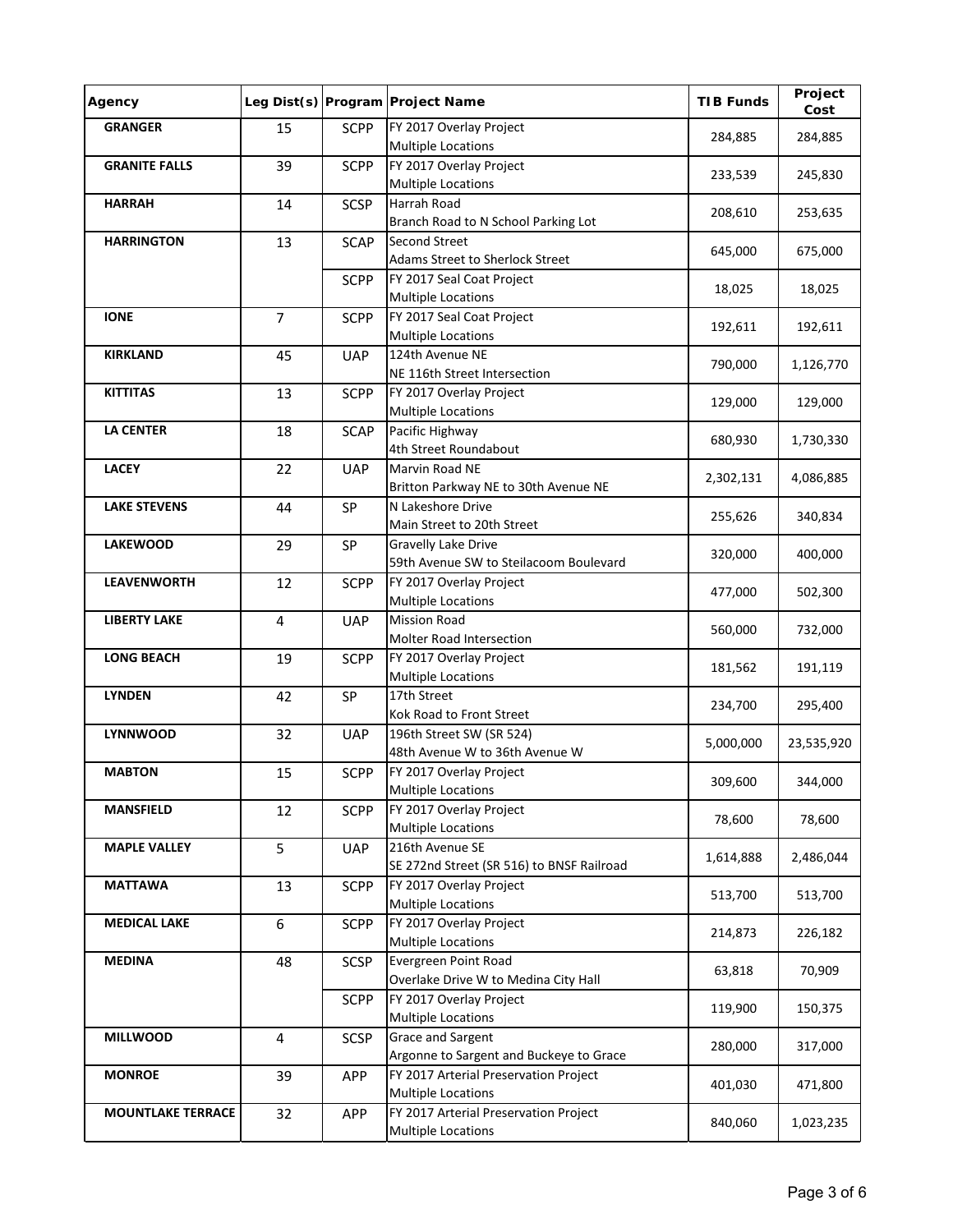| Agency                  |                |             | Leg Dist(s) Program Project Name                                                                                            | <b>TIB Funds</b> | Project<br>Cost |
|-------------------------|----------------|-------------|-----------------------------------------------------------------------------------------------------------------------------|------------------|-----------------|
| <b>MOXEE</b>            | 15             | <b>SCSP</b> | Seattle Avenue and Postma Road/Beaudry Road<br>Spokane Avenue to Liberty Avenue                                             | 147,498          | 155,262         |
| <b>NEWCASTLE</b>        | 41             | <b>APP</b>  | FY 2017 Arterial Preservation Project<br><b>Multiple Locations</b>                                                          | 387,090          | 455,400         |
| <b>NEWPORT</b>          | $\overline{7}$ | <b>SCAP</b> | Southeast Newport Improvements<br>Union - 5th to SR 2; 4th - Union to Hwy 41; 5th -<br>Union to State; Newport - 5th to 4th | 759,235          | 799,175         |
| <b>NOOKSACK</b>         | 42             | <b>SCSP</b> | W Madison Street<br>SR 9 to W 1st Street                                                                                    | 122,407          | 128,850         |
| <b>NORTH BONNEVILLE</b> | 14             | <b>SCAP</b> | Evergreen Drive<br>SR 14 to Hamilton Creek                                                                                  | 446,705          | 470,216         |
| <b>NORTHPORT</b>        | $\overline{7}$ | <b>SCSP</b> | South Avenue/4th Street/Center Avenue (SR 25)<br>1st Street to 5th Street                                                   | 300,000          | 300,000         |
| <b>OAKESDALE</b>        | 9              | <b>SCAP</b> | Pearl/First/McCoy Streets<br>Second Street to Front Street                                                                  | 930,400          | 930,400         |
| <b>ODESSA</b>           | 13             | <b>SCSP</b> | 1st Street<br>4th Avenue to Marjorie Avenue                                                                                 | 171,470          | 171,470         |
| <b>OMAK</b>             | $\overline{7}$ | <b>SCAP</b> | S Cedar Street, Central Avenue W, Ash Street N<br>1st Avenue W to Bartlett Avenue W                                         | 1,137,435        | 1,197,300       |
| <b>OTHELLO</b>          | $9\,$          | <b>APP</b>  | FY 2017 Arterial Preservation Project<br><b>Multiple Locations</b>                                                          | 760,618          | 845,131         |
| <b>PACIFIC</b>          | 30             | APP         | FY 2017 Arterial Preservation Project<br><b>Multiple Locations</b>                                                          | 429,181          | 476,868         |
| <b>PALOUSE</b>          | $9\,$          | <b>SCAP</b> | W Whitman Street<br><b>Bridge Street to Mill Street</b>                                                                     | 370,500          | 700,000         |
| <b>PATEROS</b>          | 12             | <b>SCSP</b> | Warren Avenue and Chris Street                                                                                              | 244,440          | 252,000         |
| PE ELL                  | 20             | <b>SCAP</b> | W 6th Avenue<br>Main Street (SR 6) to N 3rd Street                                                                          | 347,100          | 347,100         |
|                         |                |             | W 5th Avenue<br>Main Street (SR 6) to N 3rd Street                                                                          | 360,542          | 367,900         |
|                         |                | <b>SCSP</b> | Pe Ell-McDonald Road<br>S 1st Street to Maple Street                                                                        | 190,190          | 190,200         |
| <b>PIERCE COUNTY</b>    | 25             | SP          | 160th Street E<br>330' east of SR 161 to John Bananola Way E                                                                | 229,350          | 305,801         |
| <b>POMEROY</b>          | 9              | <b>SCPP</b> | FY 2017 Seal Coat Project<br><b>Multiple Locations</b>                                                                      | 59,462           | 59,462          |
| <b>PORT TOWNSEND</b>    | 24             | APP         | FY 2017 Arterial Preservation Project<br><b>Multiple Locations</b>                                                          | 690,000          | 817,230         |
| <b>PROSSER</b>          | 16             | <b>UAP</b>  | 7th Street<br>Wine Country Road to Meade Avenue                                                                             | 1,028,602        | 1,228,130       |
| <b>RAYMOND</b>          | 19             | <b>SCAP</b> | Duryea Street<br>3rd Street to 6th Street                                                                                   | 745,217          | 784,439         |
| <b>RENTON</b>           | 11             | <b>UAP</b>  | Duvall Avenue NE<br>NE 10th St to NE Sunset Blvd (SR 900)                                                                   | 3,468,289        | 4,668,894       |
| <b>REPUBLIC</b>         | $\overline{7}$ | <b>SCPP</b> | FY 2017 Overlay Project<br><b>Multiple Locations</b>                                                                        | 152,395          | 152,395         |
| <b>RIDGEFIELD</b>       | 18             | <b>UAP</b>  | Pioneer Street (SR 501)<br>35th Avenue Roundabout                                                                           | 2,154,000        | 2,500,000       |
|                         |                | APP         | FY 2017 Arterial Preservation Project<br><b>Multiple Locations</b>                                                          | 344,700          | 383,000         |
| <b>RITZVILLE</b>        | 9              | <b>SCPP</b> | FY 2017 Overlay Project<br><b>Multiple Locations</b>                                                                        | 190,000          | 205,080         |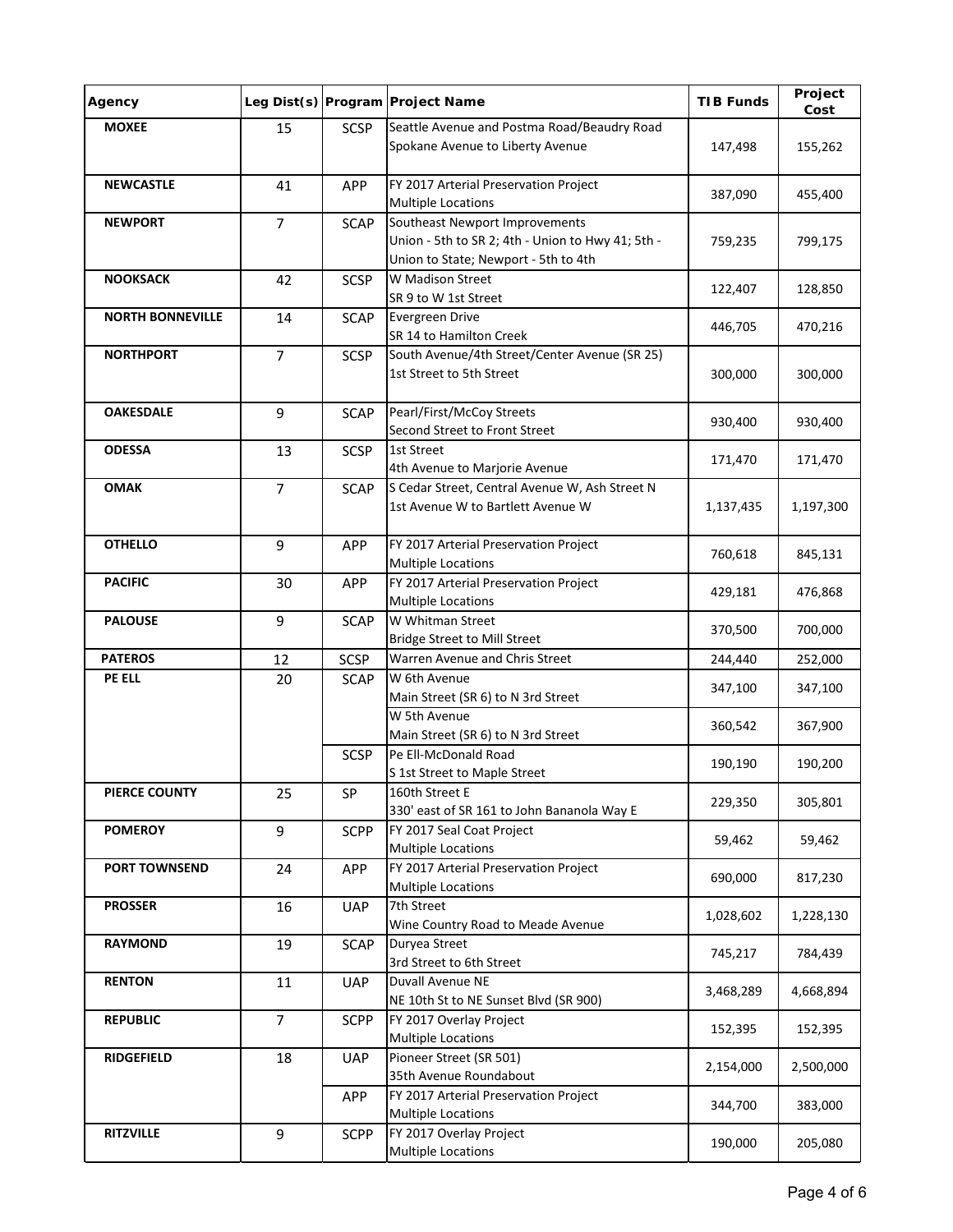| Agency                  |                  |             | Leg Dist(s) Program Project Name                                                                      | <b>TIB Funds</b> | Project<br>Cost |
|-------------------------|------------------|-------------|-------------------------------------------------------------------------------------------------------|------------------|-----------------|
| <b>SAMMAMISH</b>        | 45               | <b>UAP</b>  | SE 4th Street<br>218th Avenue SE to 228th Avenue SE                                                   | 4,000,000        | 10,576,944      |
| <b>SEDRO WOOLLEY</b>    | 39               | <b>UAP</b>  | Jameson Street/SR 9<br>Rhodes Road to 3rd Street                                                      | 1,724,974        | 3,171,831       |
|                         |                  | APP         | FY 2017 Arterial Preservation Project<br><b>Multiple Locations</b>                                    | 274,000          | 305,168         |
| <b>SNOHOMISH</b>        | 44               | <b>UAP</b>  | 30th Street<br>95th Drive SE to 350' west of 99th Avenue SE                                           | 711,595          | 790,685         |
|                         |                  | <b>APP</b>  | FY 2017 Arterial Preservation Project<br><b>Multiple Locations</b>                                    | 461,700          | 513,000         |
| <b>SNOHOMISH COUNTY</b> | $\mathbf{1}$     | SP          | 204th Street SW<br>Poplar Way to Hazelwood Elementary School                                          | 123,845          | 154,903         |
| <b>SOUTH CLE ELUM</b>   | 13               | <b>SCPP</b> | FY 2017 Seal Coat Project<br><b>Multiple Locations</b>                                                | 37,750           | 37,750          |
| <b>SPOKANE COUNTY</b>   | $\overline{4}$   | <b>UAP</b>  | Argonne Road<br>Spokane River Bridge to Wellesley Ave                                                 | 672,150          | 1,120,254       |
|                         | 6                | SP          | Palouse Highway<br>61st Avenue to Hilsby Station Apt Complex; 57th -<br>Palouse Hwy to Ben Burr Trail | 332,958          | 443,945         |
|                         | 7, 6             | <b>UAP</b>  | Hawthorne Road<br>Waikiki Road to Division Street (SR 395)                                            | 668,395          | 1,113,992       |
| <b>SPOKANE VALLEY</b>   | 4                | SP          | Bowdish Road and 11th<br>12th to 8th; Bowdish to Wilbur                                               | 283,430          | 506,342         |
|                         |                  | <b>UAP</b>  | <b>McDonald Road</b><br>16th to Mission Avenue                                                        | 1,237,630        | 1,853,630       |
|                         |                  |             | Pines Road (SR 27)<br>Mirabeau Parkway Intersection                                                   | 357,069          | 446,338         |
| <b>SPRAGUE</b>          | 13               | <b>SCAP</b> | <b>E</b> Street<br>First Street to Fifth Street                                                       | 375,500          | 375,500         |
| ST. JOHN                | $\boldsymbol{9}$ | <b>SCAP</b> | Park Avenue<br>Front Street (SR 23) to Park Avenue Bridge                                             | 157,140          | 162,000         |
| <b>STANWOOD</b>         | 10               | APP         | FY 2017 Arterial Preservation Project<br><b>Multiple Locations</b>                                    | 714,663          | 794,070         |
| <b>STEILACOOM</b>       | 28               | <b>APP</b>  | FY 2017 Arterial Preservation Project<br><b>Multiple Locations</b>                                    | 539,195          | 599,100         |
| <b>SULTAN</b>           | 39               | <b>SCAP</b> | 4th Street and 5th Street<br>SR 2 to Alder Avenue                                                     | 400,140          | 421,200         |
| <b>SUNNYSIDE</b>        | 15               | SP          | <b>Edison Avenue</b><br>7th Street to 9th Street                                                      | 154,440          | 193,050         |
|                         |                  | <b>UAP</b>  | Yakima Valley Highway<br>6th Street Intersection                                                      | 555,105          | 843,970         |
|                         |                  | APP         | FY 2017 Arterial Preservation Project<br><b>Multiple Locations</b>                                    | 293,467          | 326,075         |
| <b>TOPPENISH</b>        | 15               | SP          | <b>Washington Avenue</b><br>Buena Way (SR 22) to S Alder Street                                       | 148,476          | 185,595         |
|                         |                  | <b>UAP</b>  | Second Avenue<br>SR 22 to Bolin Drive                                                                 | 1,043,700        | 1,485,372       |
| <b>TUKWILA</b>          | 11               | <b>UAP</b>  | 53rd Avenue S<br>S 137th Street to S 144th Street                                                     | 2,141,400        | 3,569,000       |
| <b>TWISP</b>            | 12               | <b>SCPP</b> | FY 2017 Overlay Project<br><b>Multiple Locations</b>                                                  | 134,601          | 134,601         |